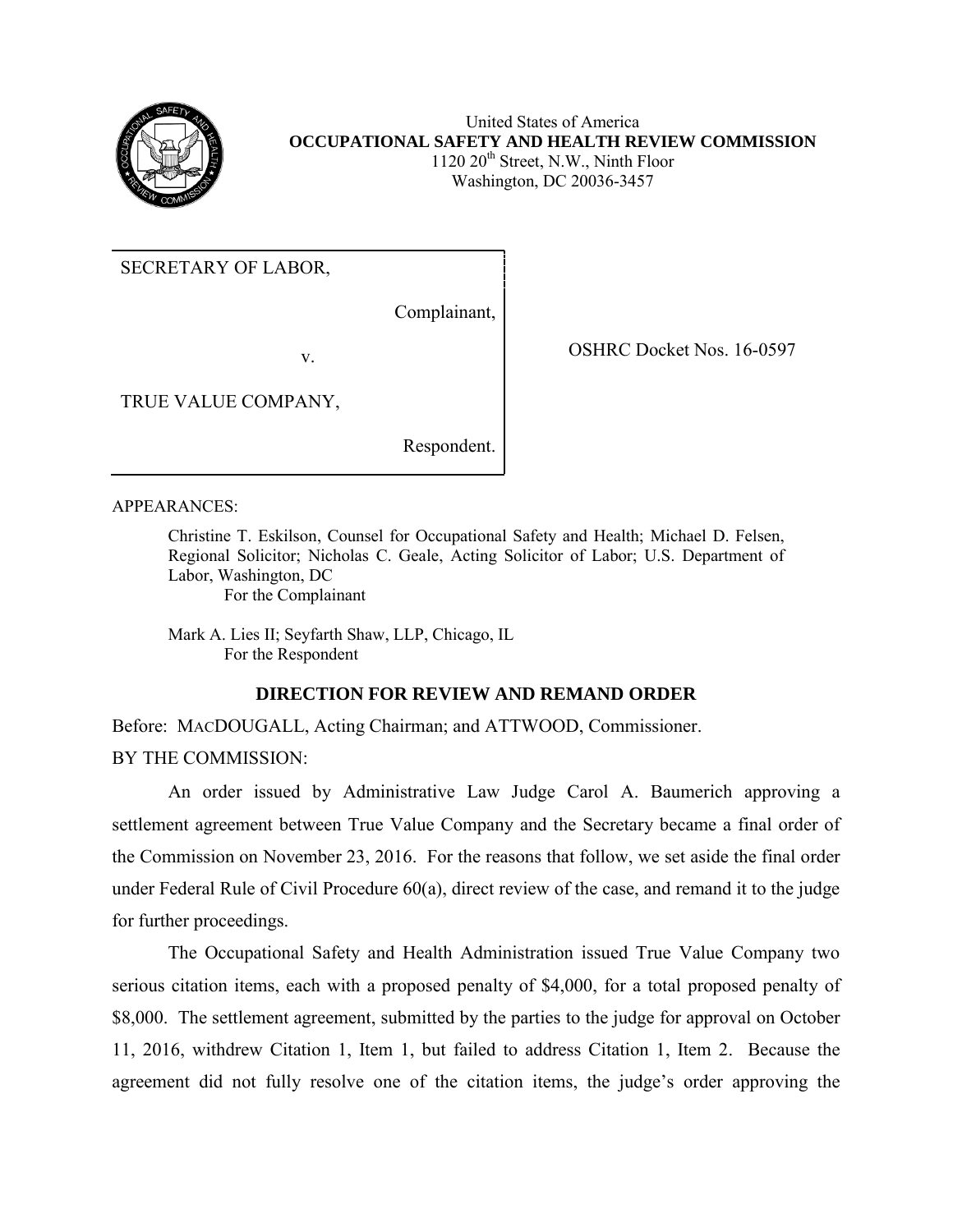settlement agreement did not constitute a "final disposition of the proceedings" under Commission Rule 90(a), 29 C.F.R. § 2200.90(a). Nonetheless, the order was submitted for docketing and subsequently docketed on October 24, 2016, thereby commencing the thirty-day period before "[t]he report of the administrative law judge . . . become[s] the final order of the Commission." 29 U.S.C. § 661(j); *see also* 29 C.F.R. § 2200.90(b)(2) (docketing of judge's report by Executive Secretary). Because no Commissioner directed the case for review, the order became final on November 23, 2016.

On April 17, 2017, the Secretary filed with the Commission an Unopposed Motion for Clerical Correction of Stipulation and Settlement Agreement. The Secretary stated that the Regional Solicitor's Office inadvertently failed to include in the Stipulation and Settlement Agreement the withdrawal of Citation 1, Item 2 and its proposed \$4,000 penalty. Although the motion notes that the judge's order is a final order of the Commission, neither party has provided any legal authority for the Commission to exercise jurisdiction to correct the settlement agreement.<sup>1</sup> Despite this failure, we find it appropriate to grant relief from the final order under Federal Rule of Civil Procedure 60(a), which permits the Commission "on its own" to "correct a clerical mistake or a mistake arising from oversight or omission whenever one is found in a judgment, order, or other part of the record." *See Robert Lewis Rosen Assoc., Ltd. v. Webb*, 473 F.3d 498, 505 & n.12 (2d Cir. 2007) (judgment corrected pursuant to Federal Rule of Civil Procedure 60(a) "[b]ecause the plain language of the rule indicate<sup>[d]</sup> that a judge may correct a judgment thereunder *sua sponte*," allowing district court to award additional sums contemplated, but not specifically mentioned, in arbitrator's award that court previously confirmed in full). Here, the mistake arose from the judge's "oversight" in submitting her order for docketing even though the approved settlement agreement, as initially submitted by the parties, did not resolve all the citations at issue.

<sup>&</sup>lt;sup>1</sup> We note that this is the third time in less than a year in which the Commission has been compelled to address a final order involving a mistake regarding a settlement agreement. *See Caldwell Coating, LLC*, 26 BNA OSHC 1268, 1269 (No. 15-1216, 2017) (consolidated) (granting relief under Federal Rule of Civil Procedure 60(a) and setting aside final order approving settlement agreement that did not fully resolve case); *Sterling Techs., Inc.*, 25 BNA OSHC 1891, 1892 (No. 15-1772, 2016) (same). Parties and their counsel are reminded that they should carefully review all pleadings and other documents; motions shall provide the grounds for the relief sought. *See* Commission Rule 40(a), 29 C.F.R. § 2200.40(a) (Motions and requests, how to make).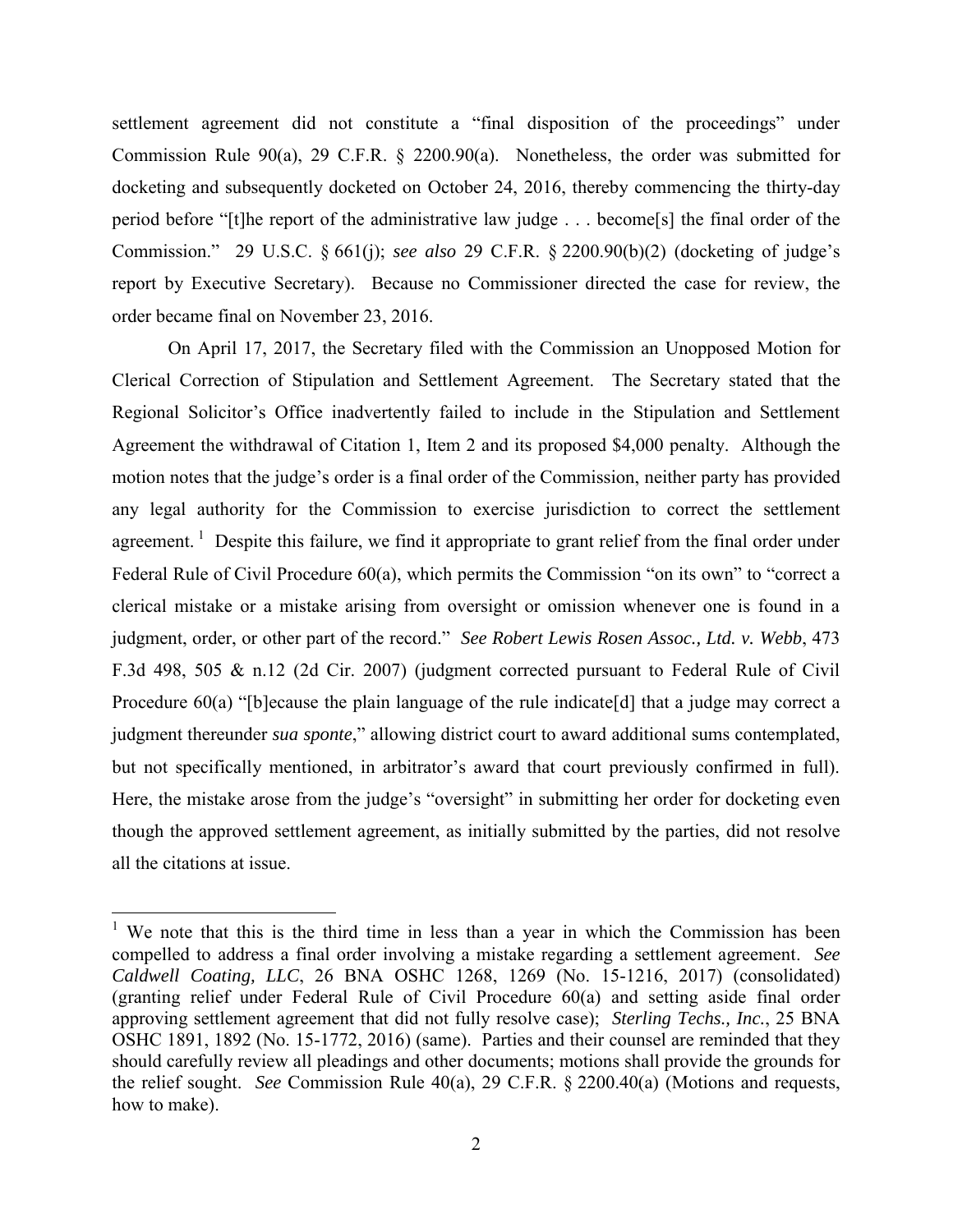We thus set aside the final order under Federal Rule of Civil Procedure 60(a) and remand the case to the judge to consider the Secretary's unopposed motion to correct the parties' settlement agreement.

SO ORDERED.

 $\sqrt{s/2}$ 

 Heather L. MacDougall Acting Chairman

 $/s/$ 

Dated: April 27, 2017

Cynthia L. Attwood